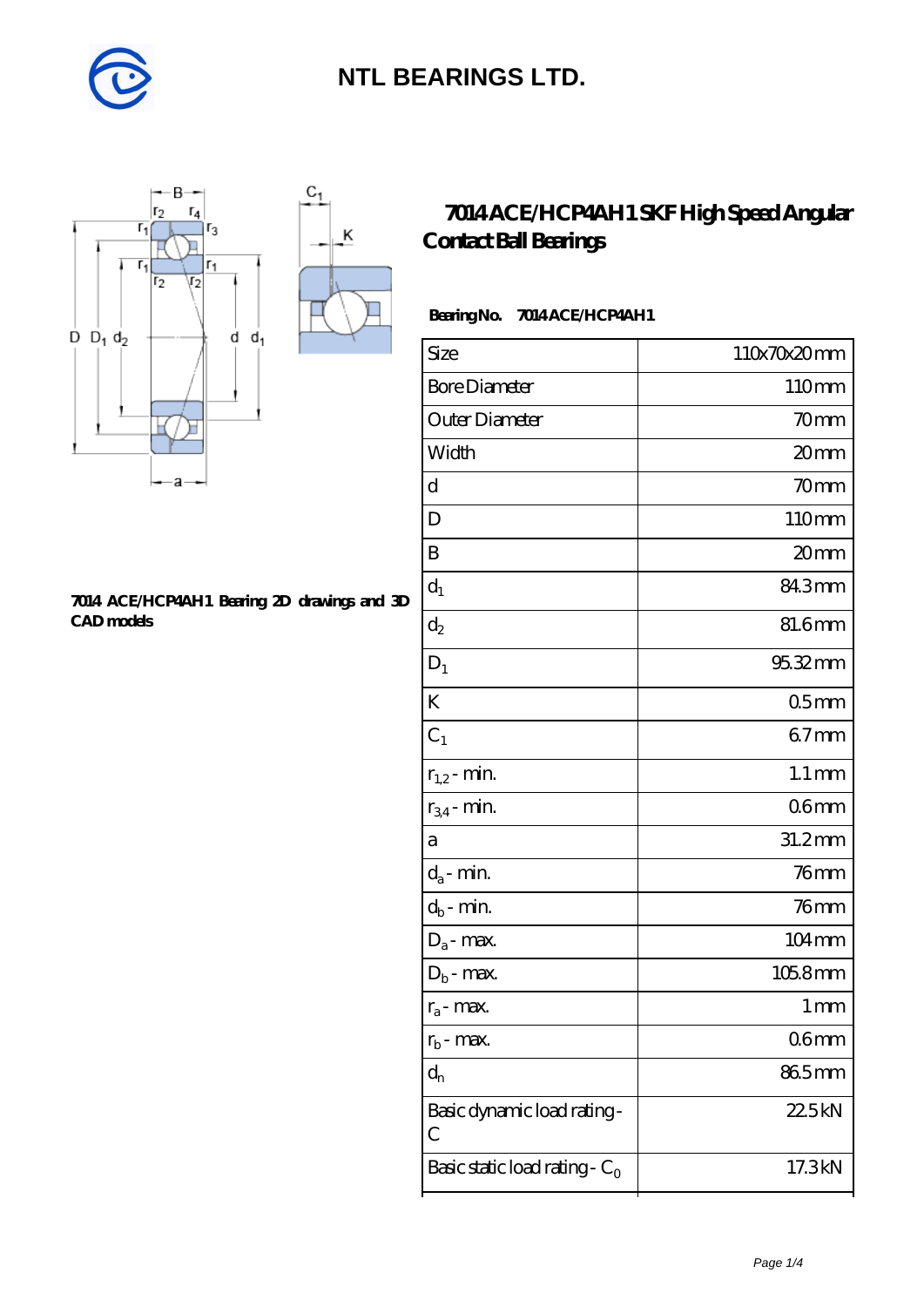

| Fatigue load limit - P <sub>u</sub>      | 0.735kN      |
|------------------------------------------|--------------|
| Limiting speed for grease<br>lubrication | 18500r/min   |
| Limiting speed for oil<br>lubrication    | 29000mm/min  |
| Ball - $D_w$                             | $9.525$ mm   |
| $Ball - z$                               | 25           |
| $G_{ref}$                                | 82cm3        |
| Calculation factor - e                   | 068          |
| Calculation factor - $Y_2$               | 087          |
| Calculation factor - $Y_0$               | 038          |
| Calculation factor - $X_2$               | Q41          |
| Calculation factor - $Y_1$               | 092          |
| Calculation factor - $Y_2$               | 1.41         |
| Calculation factor - $Y_0$               | 076          |
| Calculation factor - $X_2$               | 067          |
| Preload class A - G <sub>A</sub>         | 200N         |
| Preload class $B - G_B$                  | 610N         |
| Preload class C - $G_C$                  | 1220N        |
| Calculation factor - f                   | 1.09         |
| Calculation factor - $f_1$               | 0.99         |
| Calculation factor - f <sub>2A</sub>     | 1            |
| Calculation factor - $f_{\mathcal{B}}$   | 1.03         |
| Calculation factor - $f_{\chi}$          | 1.06         |
| Calculation factor - f <sub>HC</sub>     | 1.01         |
| Preload class A                          | 159N/micron  |
| Preload class B                          | 238N/micron  |
| Preload class C                          | 311 N/micron |
| $d_1$                                    | 84.3mm       |
| $d_2$                                    | 81.6mm       |
|                                          |              |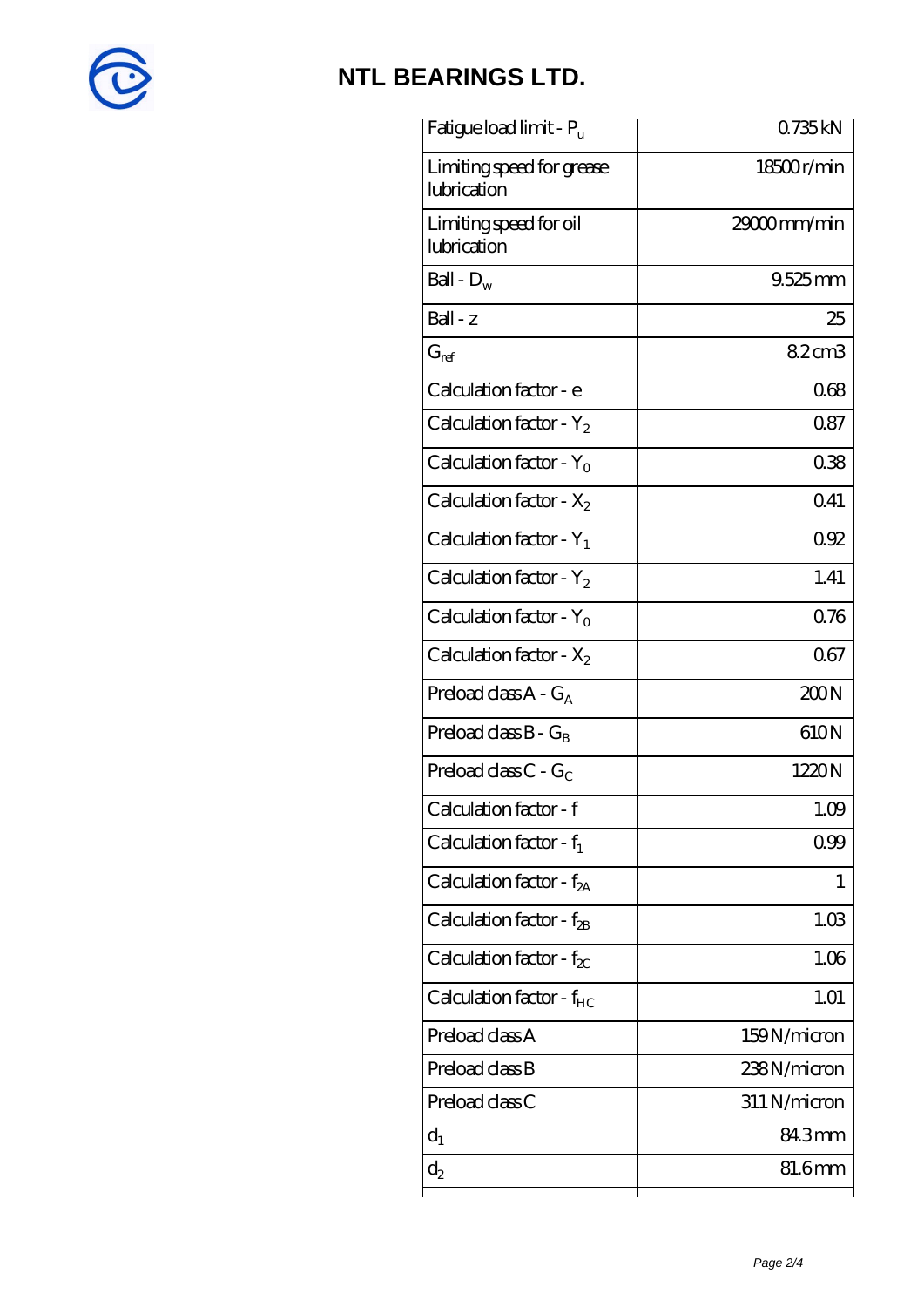

| $D_1$                                         | 95.32mm                |
|-----------------------------------------------|------------------------|
| $C_1$                                         | $67$ mm                |
| $r_{1,2}$ min.                                | $1.1 \,\mathrm{mm}$    |
| $r_{34}$ min.                                 | 06 <sub>mm</sub>       |
| $d_{a}$ min.                                  | 76 <sub>mm</sub>       |
| $d_h$ min.                                    | $76$ mm                |
| $D_a$ max.                                    | 104mm                  |
| $Db$ max.                                     | 105.8mm                |
| $r_a$ max.                                    | $1 \,\mathrm{mm}$      |
| $r_{\rm b}$ max.                              | 06 <sub>mm</sub>       |
| $d_{n}$                                       | 865mm                  |
| Basic dynamic load rating C                   | 22.5kN                 |
| Basic static load rating $C_0$                | 17.3kN                 |
| Fatigue load limit Pu                         | 0735kN                 |
| Attainable speed for grease<br>lubrication    | 18500r/min             |
| Attainable speed for oil-air<br>lubrication   | 29000r/min             |
| Ball diameter $D_w$                           | 9.525mm                |
| Number of balls z                             | 25                     |
| Reference grease quantity<br>$G_{\text{ref}}$ | $82 \text{cm}^3$       |
| Preload class $A G_A$                         | 200N                   |
| Static axial stiffness, preload<br>classA     | 159N/μ m               |
| Preload class $BG_B$                          | 610N                   |
| Static axial stiffness, preload<br>classB     | 238N/µ m               |
| Preload class C $G_C$                         | 1220N                  |
| Static axial stiffness, preload<br>classC     | $311\,\mathrm{N}\mu$ m |
| Calculation factor f                          | 1.09                   |
| Calculation factor $f_1$                      | 099                    |
| C alculation factor $f_{2A}$                  | 1                      |
|                                               |                        |